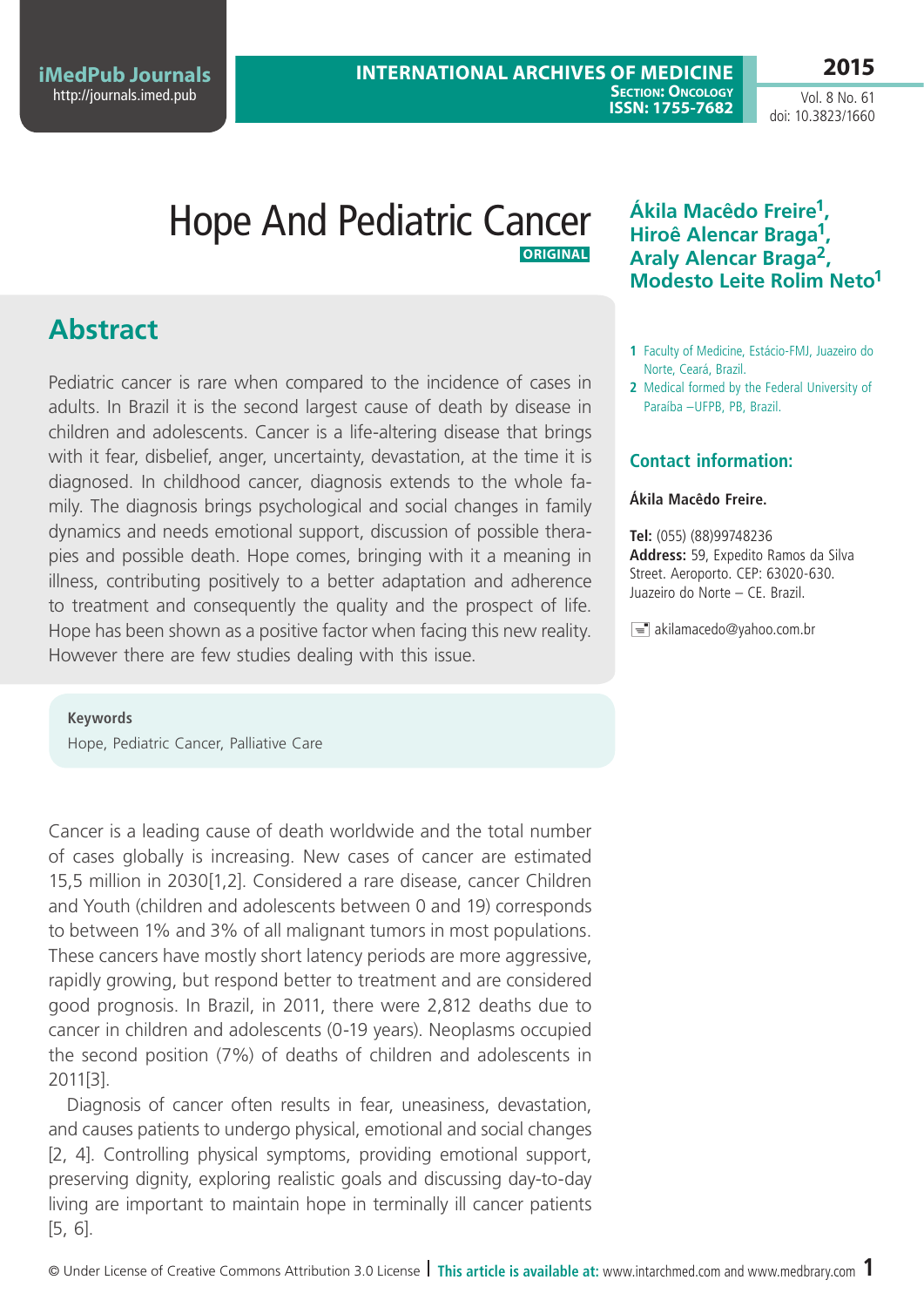Hope is held to be essential to patient well-being [7, 8], to increase patient compliance with recommended treatment [8, 9, 10, 11]. Physical, financial and psychological wellbeing, and information and support needs are directly and independently related with hope in people with cancer [12].

The construct of hope has received increasing attention over the last two decades [13, 14, 15]. Hope is a resource of importance to the individual person [16, 17]. To encourage a sick person to retain hope and avoid despair is an important task for medical personnel [17, 18, 19, 20, 21, 22, 23]. It is not surprising therefore that healthcare workers (including physicians, oncologists, palliative care physicians, nurses, and psychologists) are often urged to consider, maintain, increase, protect, foster, and even to instill hope in a patient [8, 11, 24, 25, 26, 27, 28, 29, 30, 31, 32].

However, a limited number of studies have examined the relationships among hope and physical, psychological, and demographic factors in oncology patients [33]. To date, no quantitative studies have investigated the details of how to show specific caring behavior toward family members so that they can maintain hope as well as prepare for the patient's death [6]. This study aims to find out how hope influences in treatment's confidence, outlook on life and facing of death.

Childhood cancer is the leading cause of death from illness in children in high-income countries, although the improvement of therapy for children with cancer has led to a considerable rise of survival rates [34, 35]. From a universally fatal group of diseases up until the 1950's, malignancies in childhood are now reaching 5 year survival rates of nearly 80% in the developed world [36, 37].

Incidence rates of all cancers combined increased significantly among children younger than 20 years from 1975 through 2006, however, the mortality rates for all malignant childhood cancers combined declined by more than 50% between 1975 and 2006. Among children younger than 1

year of age, 5 year survival rates for all cancers combined in the late 1970s and 1980s exceeded 60% and reached 78.2% by 1999-2002 [38]. And regardless of prognosis or outcome, each diagnosis has a significant impact on the child, their family, and their community. When a child is diagnosed with cancer, the entire family is diagnosed [39].

Childhood cancer is a success story of modern medicine in which effective treatments have been identified for previously untreatable diseases. Pediatric cancer statistics are widely reported with conflicting inferences, creating questions and uncertainty [38]. The child and their entire extended family enter a contract with uncertainty about prognosis, treatment, outcome, and impact. Emotional reactions for the family can include fear, disbelief, anger, anxiety, confusion, hope, concern, and shock [39, 40].

An important factor that contributes to this complexity is the enormous impact of childhood cancer on the emotional and social well-being of the developing child and its family [35]. This will have some impact on the long-term survival of children with cancer, but it may significantly affect their quality of life [37]. However, most families will adjust to the trauma, engage their previous coping strategies, and integrate the experience of their child's illness into their life experiences [39, 41]. Important aspects that should be addressed when providing high-quality care for children with cancer include communication and delivery of information in an honest, understandable and cultural appropriate manner [35]. This is essential for supporting the emotional and social well-being of the child with cancer and its family [35, 42, 43]. Despite the high rates of distress, families also demonstrate optimism, resilience, and positive outlook in the face of their child's cancer diagnosis [39]. These traits have been shown to correlate with increased life satisfaction, positive health perception, and decreased anxiety and depression [39, 41, 42].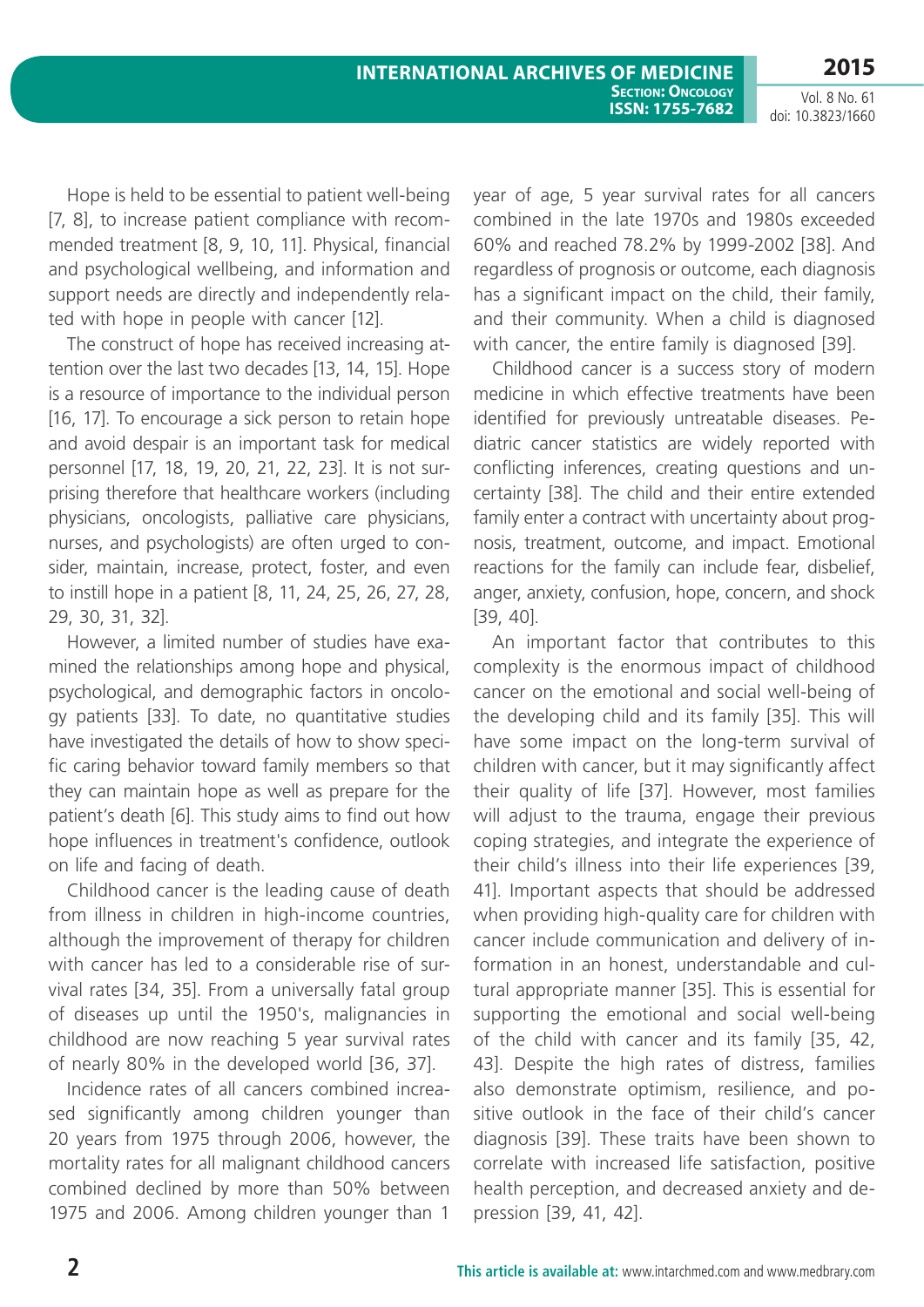A major near-term medical impact of the genome technology revolution will be the elucidation of mechanisms of cancer pathogenesis, leading to improvements in the diagnosis of cancer and the selection of cancer treatment [46]. The remarkable progress in the treatment of childhood cancer over the past 50 years is often cited as one of the major achievements of modern medicine [37]. From 1975 through 2006, approximately 38,000 childhood cancer-related deaths were averted as a result of treatment advances since 1975 [38]. These technological advances are important for advancing our understanding of malignant neoplasms, therefore, comprehensive genome-based diagnosis of cancer is becoming increasingly crucial for therapeutic decisions [46]. Technological and scientific breakthroughs will surely be needed to yield radically new treatment modalities for those tumor types that fail to respond to current approaches [37].

As the number of childhood cancer survivors continues to grow, general pediatricians, and later, adult primary care physicians will have an increasing role in recognizing these late effects [37].

Palliative care that addresses the multiple physical, emotional, social, and spiritual issues should be provided concomitantly with cancer directed treatment to improve the quality of care [47, 48, 49]. Found that parents and health care professionals make similar considerations during end of life decision-making. Parents also focus on the importance of hope; this factor may loom larger for parents than for health care professionals [50]. Hope, as an inner resource refers to a positive mental construct, an internal source which people going through adversity can draw on in times of crisis or stress [51]. That hope may be important in understanding symptoms and psychological adjustment [15]. Hope has also been defined as a transformative process by which individuals acknowledge the reality of their circumstances, search for meaning, and reappraise their life, which in turn, transforms their hope [51, 52, 53].

Health care providers involved in the care of children with cancer should establish the prognosis, negotiate goals, guide patients and/or their parents in the process of making difficult medical decisions, provide comfort, enhance quality of life, promote care coordination and continuity, optimize comfort at the end of life, and attend to the needs of bereaved family members [49, 54, 55]. Health care professionals, as a group, tended to regard supportive care alone more positively than did parents, implying that parents and health care professionals generally have different underlying attitudes toward end-of-life treatments [50]. The cancer patients are, on the whole, satisfied with the information concerning the illness and the treatment [17]. Despite the importance of hope for cancer patients and their families, few studies have explored parental hope in the context of caring for children with cancer [51]. Hope has been identified as an important factor for parents to consider in their decision-making in several previous studies [50, 56, 57]. These underlying differences may, in part, contribute to the apparent conflict between professionals and parents when tensions emerge during the palliative phase of care [50].

Propose a care strategy that medical professionals adopt for family members of terminally ill cancer patients so that they will both maintain hope and prepare for the patient's death; this strategy includes the following behavior of the part of professionals: 1) discuss achievable goals and preparations for the future and pace explanations with the family's preparation, 2) be willing to talk about alternative medicine, 3) expend maximum effort to maintain the patient's physical strength, and 4) avoid saying that nothing more can be done for the patient [58].

These findings cumulatively speak to the value of education both for the family and HCPs in understanding these complex processes, and continue clinic based support for families as they navigate this complex and shifting terrain of childhood cancer and its treatment [51]. It must be remembered that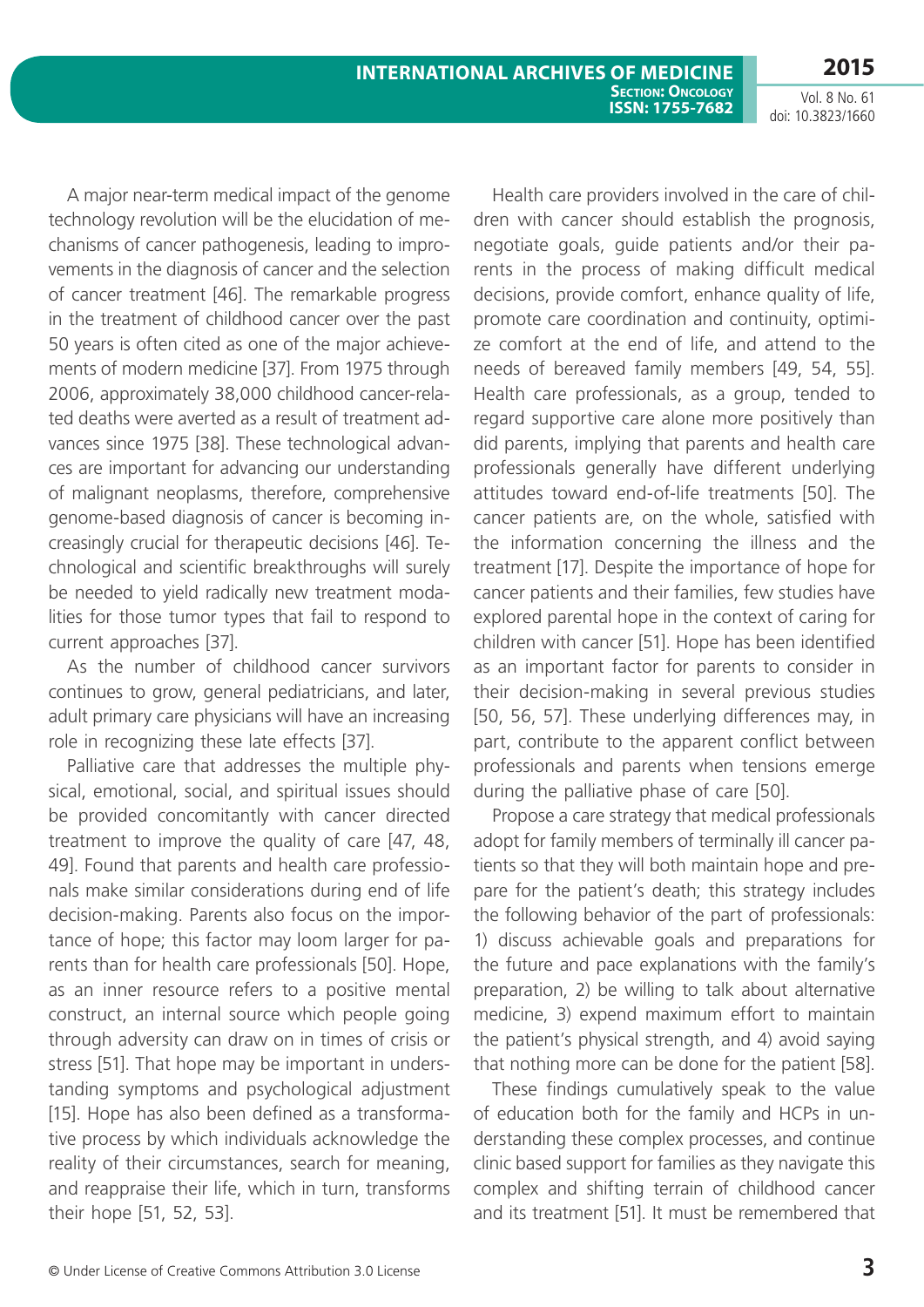**2015**

even the most rational and well tested treatment plans may fail, underscoring the need for comprehensive palliative care to relieve the suffering and improve the quality of life for both the patients and their families [49]. Participants could thus conclude both that hope could enable one to endure adversity in life and that even in adversity, while there is life there is hope [8].

Much research has been done in the experimental area of childhood cancer treatment, achieving significant results in therapeutic possibilities and thus considerable increase in survival rates. However there is no literature data on how much hope can influence the acceptance of the treatment and how children and their parents react to this reality. The research developed describes the perceptions of adults about their own disease (cancer) or report the parents' views on their children's condition. Studies in children on the perception, acceptance and coping cancer are needed.

## **References**

- **1.** World Health Organization (WHO) (2010). Cancer. Retrieved from http://www.who.int/mediacentre/factsheets/fs297/en/ index. html on 13 May 2010.
- **2.** Kavradim ST, Ozer ZC, Bozcuk H. (2013). Hope in people with cancer: a multivariate analysis from Turkey. J Adv Nurs. 69(5): 1183-1196.
- **3.** (INCA) Instituto Nacional de Câncer José Alencar Gomes da Silva. (2014). Coordenação de Prevenção e Vigilância Estimativa 2014: Incidência de Câncer no Brasil/Instituto Nacional de Câncer José Alencar Gomes da Silva, Coordenação de Prevenção e Vigilância. Rio de Janeiro: INCA.
- **4.** Mattioli J.L., Repinski R. & Chappy S.L. (2008) The meaning of hope and social support in patients receiving chemotherapy. Oncology Nursing Forum 35(5), 822-829.
- **5.** Clayton JM, Butow PN, Tattersall MHN, et al. (2005). Fostering coping hope and nurturing hope when discussing the future with terminally ill cancer patients and their caregivers. Cancer 103: 1965e1975.
- **6.** 30 Shirado, Akemi et al. (2013). Both Maintaining Hope and Preparing for Death: Effects of Physicians' and Nurses' Behaviors From Bereaved Family Members' Perspectives Journal of Pain and Symptom Management, Volume 45, Issue 5, 848-858.
- **7.** Herth, K. (1995). Engendering hope in the chronically and terminally ill: Nursing interventions. American Journal of Hospice and Palliative Care, 12, 31-39.
- **8.** Eliott JA, Olver IN. (2009). Hope, life, and death: a qualitative analysis of dying cancer patients' talk about hope. Death Stud. 33(7): 609-38.
- **9.** Good, M. G. D., Good, B. J., Schaffer, C., & Lind, S. E. (1990). American oncology and the discourse on hope. Culture, Medicine, and Psychiatry, 14, 59-79.
- **10.** Gordon, D. R. (1990). Embodying illness, embodying cancer. Culture, Medicine, and Psychiatry, 14, 275-297.
- **11.** Gordon, E. J., & Daugherty, C. K. (2003). ''Hitting you over the head'': Oncologists' disclosure of prognosis to advanced cancer patients. Bioethics, 17, 142-168.
- **12.** Kavradim ST, Ozer ZC, Bozcuk H. (2013). Hope in people with cancer: a multivariate analysis from Turkey. J Adv Nurs. 69(5): 1183-1196
- **13.** Brouwer D, Meijer RR, Weekers AM, Baneke JJ. (2008). On the dimensionality of the Dispositional Hope Scale. Psychol Assess 20: 310e315.
- **14.** Snyder CR. (2004). Hope and depression: a light in the darkness. J Soc Clin Psychol 23:347 e 351.
- **15.** Berendes D, Keefe FJ, Somers TJ, Kothadia SM, Porter LS, Cheavens JS. (2010). Hope in the context of lung cancer: relationships of hope to symptoms and psychological distress. Journal of Pain and Symptom Management. 40(2): 174-182.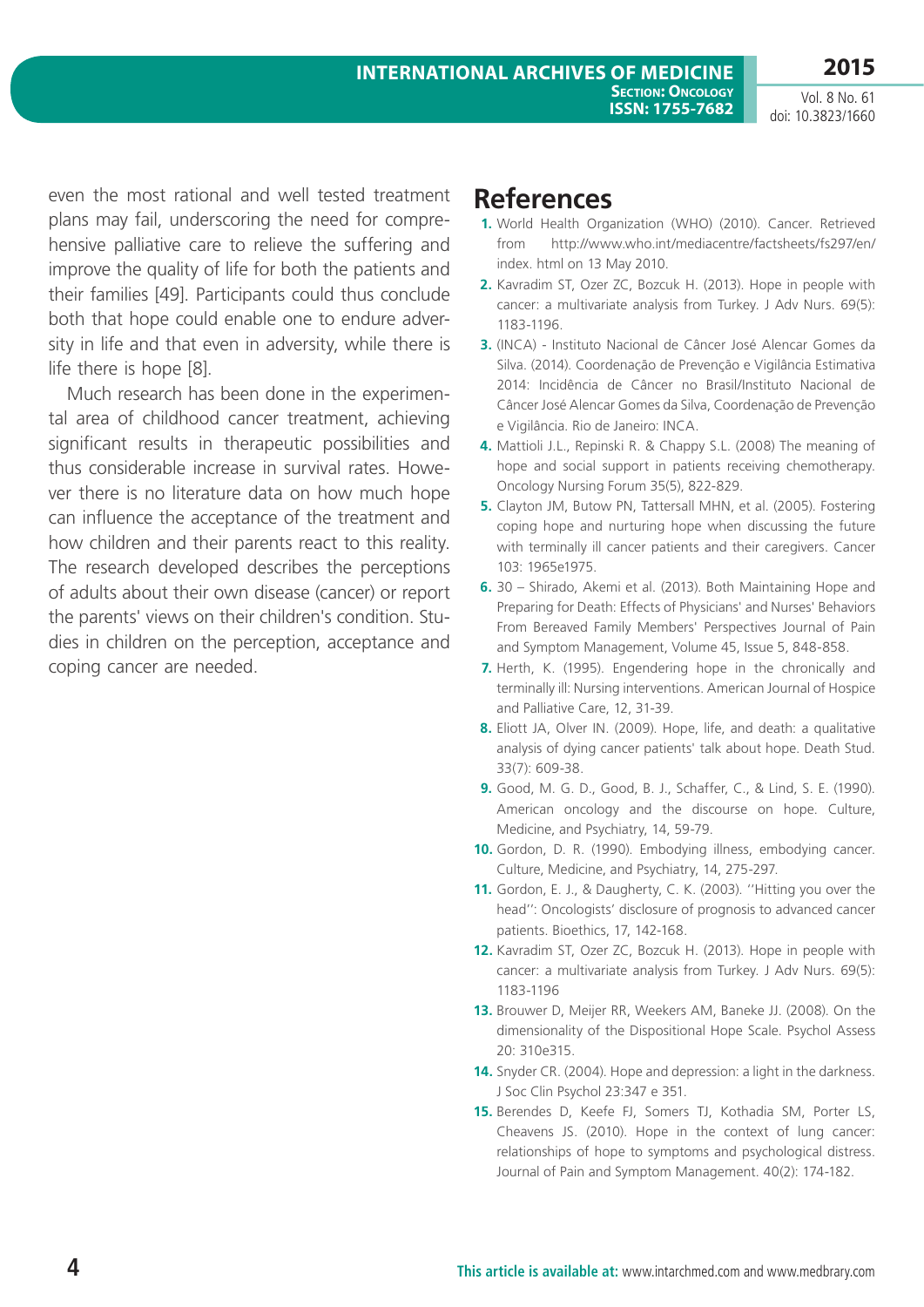- **16.** 13 Lynch W. (1974). Images of Hope. Imagination as Healer of Hopeless. University Of Notre Dame Press, Notre Dame, Paris, France.
- **17.** 53 SÆGROV S. & LORENSEN M. (2006). Cancer patients' opinions concerning post-treatment follow-up. European Journal of Cancer Care 15, 56-64
- **18.** Vaillot M.C. (1970). Living and dying. Hope: the restoration of being. American Journal of Nursing 70, 268-273.
- **19.** Travelbee J. (1971). Interpersonal Aspects of Nursing. T. A. Davis, Philadelphia, PA, USA.
- **20.** Stoner M.J.H. (1982). Hope and cancer patients . PhD Thesis, University Mikrofilm International, University of Colorado Health Center, Co.
- **21.** Nowotny M.L. (1986). Measurement of hope as exhibited by a general adult after a stressfull event . Dissertation Abstracts International 47 (08), 3296 –B (University Microfilms no. 8626494).
- **22.** Herth K.A. (1989). The relationship between level of hope and level of coping response and variables in patients with cancer. Oncology Nursing Forum 16, 67-72.
- **23.** Miller J.F. & Powers M.J. (1988). Development of an instrument to measure hope. Nursing Research 37, 6-10.
- **24.** Begley, A., & Blackwood, B. (2000). Truth-telling versus hope: A dilemma in practice. International Journal of Nursing Practice, 6, 26-31.
- **25.** Cheavens, J. S., Michael, S. T., & Snyder, C. R. (2005). The correlates of hope: Psychological and physiological benefits. In J. A. Eliott (Ed.), Interdisciplinary perspectives on hope (pp. 119- 132). New York: Nova Science.
- **26.** Cutcliffe, J. R. (1995). How do nurses inspire and instill hope in terminally ill HIV patients? Journal of Advanced Nursing, 22, 888-895.
- **27.** Dufault, K., & Martocchio, B. C. (1985). Symposium on compassionate care and the dying experience. Hope: Its spheres and dimensions. Nursing Clinics of North America, 20, 379-391.
- **28.** Duggleby, W. D., Degner, L., Williams, K., Cooper, D., Popkin, D., & Holtslander, L. (2007). Living with hope: Initial evaluation of a psychosocial hope intervention for older palliative home care patients. Journal of Pain and Symptom Management, 33, 247-257.
- **29.** Kodish, E., & Post, S. G. (1995). Oncology and hope. Journal of Clinical Oncology, 13, 1817-1822.
- **30.** Orne, M. (1968). On the nature of effective hope. International Journal of Psychiatry, 5, 403-410.
- **31.** Simpson, C. (2002). Hope and feminist care ethics: What is the connection? Canadian Journal of Nursing Research, 34, 81-94.
- **32.** Sokol, D. K. (2006). What is false hope? Journal of Clinical Ethics, 17, 367-368.
- **33.** Duggleby W, Ghosh S, Cooper D, Dwernychuk L. (2013). Hope in newly diagnosed cancer patients. J Pain Symptom Manage. Nov; 46(5):661-70
- **34.** Kellie SJ, Howard SC. (2008). Global child health priorities: what role for paediatric oncologists? Eur J Cancer 44(16): 2388-2396.
- **35.** Knops R. R. G., Hulscher M. E. J. L., Hermens R. P. M. G., Hilbink-Smolders M., Loeffen J. L., Kollen W. J. W., Kaspers G. J. L., Caron H. N., L. C. M. Kremer. (2012). High-quality care for all children with cancer. Ann Oncol 23 (7): 1906-1911 first published online February 8, 2012.
- **36.** Smith MA, Seibel NL, Altekruse SF, Ries LA, Melbert DL, O'Leary M, Smith FO, Reaman GH. (2010). Outcomes for children and adolescents with cancer: challenges for the twenty-first century. J Clin Oncol 28(15): 2625-2634
- **37.** Norga Koenraad K. (2011). Pediatric oncology for the general pediatrician: introduction to the Educational series. Eur. J. Pediatr.
- **38.** Smith MA, Seibel NL, Altekruse SF, Ries LA, Melbert DL, O'Leary M, Smith FO, Reaman GH. (2010). Outcomes for children and adolescents with cancer: challenges for the twenty-first century. J Clin Oncol 28(15): 2625-2634
- **39.** Jones BL. (2012). The challenge of quality care for family caregivers in pediatric cancer care. Semin Oncol Nurs. 28: 213- 220
- **40.** Jones B. (2006). Caregivers of children with cancer. J Human Behav Socl Environ 14: 221-240.
- **41.** Kazak AE, Cant MC, Jensen MM, et al. (2003). Identifying psychosocial risk indicative of subsequent resource use in families of newly diagnosed pediatric oncology patients. J Clin Oncol 21: 3220-3225.
- **42.** Eden OB, Black I, MacKinlay GA, Emery AE. (1994). Communication with parents of children with cancer. Palliat Med 8(2): 105–114.
- **43.** Ranmal R, Prictor M, Scott JT. (2008). Interventions for improving communication with children and adolescents about their cancer. Cochrane Database Syst Rev (4): CD002969.
- **44.** Cadell S, Kennedy K, Hemsworth D. (2012). Informing social work practice through research with parent caregivers of a child with a life-limiting illness. J Soc Work End-of-Life Palliat Care, Special Issue on Pediatrics 8(4).
- **45.** Fotiadou M, Barlow JH, Powell LA, et al. (2008). Optimism and psychological well-being among parents of children with cancer: an exploratory study. Psychooncology 17: 401-409.
- **46.** Meyerson M, Gabriel S, Getz G (2010). Advances in understanding cancer genomes through second-generation sequencing. Nat Rev Genet 11(10): 685-696
- **47.** Wolfe J, et al. (2008). Easing of suffering in children with cancer at the end of life: is care changing? J. Clin. Oncol. 26: 1717-1723.
- **48.** Ferris FD, et al. (2009). Palliative cancer care a decade later: accomplishments, the need, next steps from the American Society of Clinical Oncology. J. Clin. Oncol. 27: 3052-3058.
- **49.** Pui C-H, Gajjar AJ, Kane JR, Qaddoumi IA, Pappo AS. (2011). Challenging issues in pediatric oncology. Nat Rev Clin Oncol. 8: 540-549.